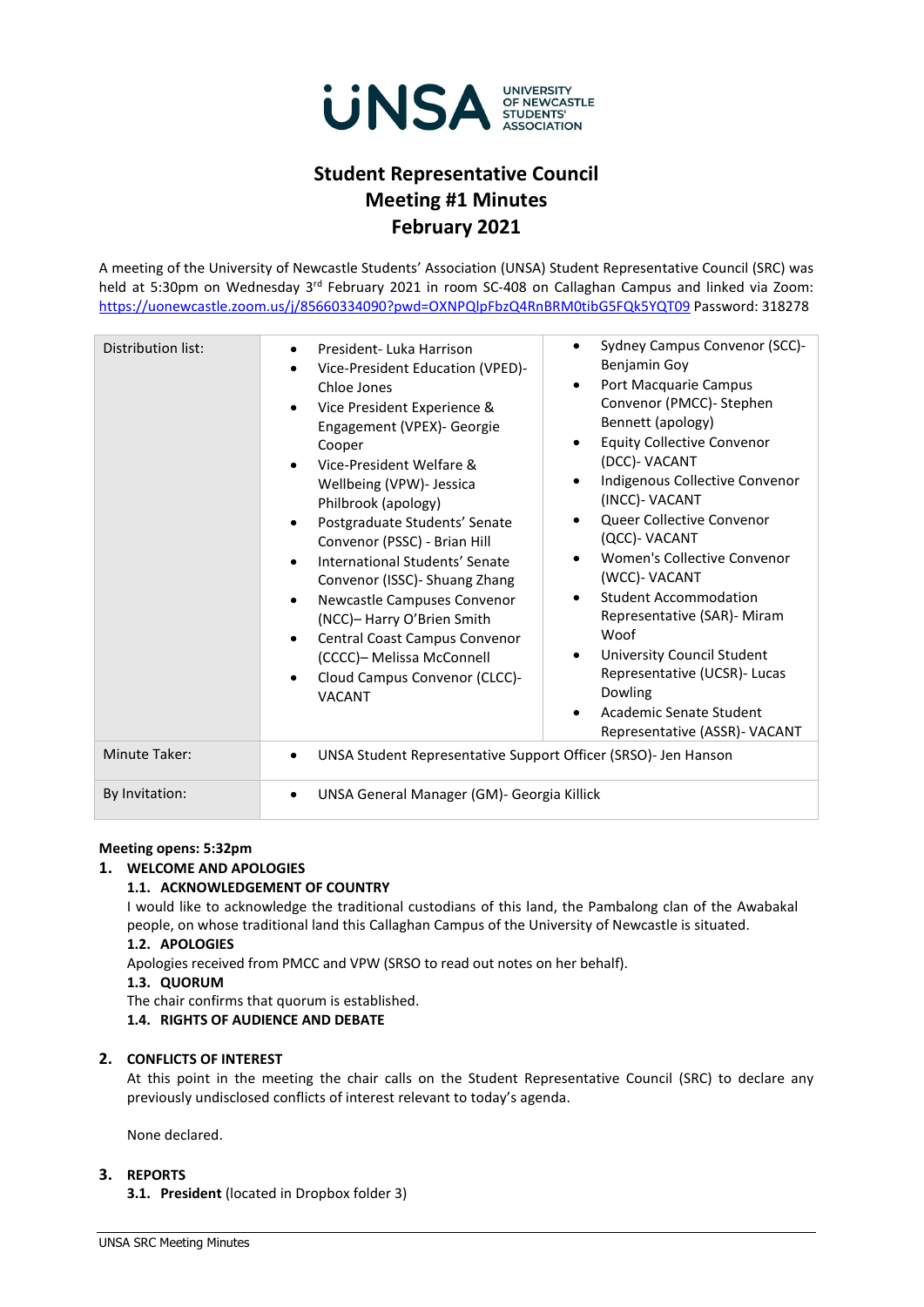

- **3.2. VP Education**
- **3.3. VP Experience and Engagement**
- **3.4. VP Welfare and Wellbeing** (located in Dropbox folder 3)
- **3.5. Postgraduate Students' Senate Convenor**
- **3.6. International Students' Senate Convenor**
- **3.7. Newcastle Campuses Convenor**
- **3.8. Central Coast Campus Convenor**
- **3.9. Port Macquarie Campus Convenor**
- **3.10.Sydney Campus Convenor**
- **3.11.Cloud Campus Convenor**
- **3.12.Equity Collective Convenor**
- **3.13.Indigenous Collective Convenor**
- **3.14.Queer Collective Convenor**
- **3.15.Women's Collective Convenor**
- **3.16.Student Accommodation Representative**
- **3.17.University Council Student Representative**
- **3.18.Academic Senate Student Representative**

President asks if anyone would like to give a verbal update on what they have been up to. VPEX gives an update on the formation of her committee. She is currently reaching out to UNSA affiliated clubs and Student Central clubs for expressions of interest.

5:35pm SCC enters meeting.

Motion: To accept SRC reports. Moved by: PSSC Seconded by: NCC In favour: 6 Opposed: 0 Abstained: none

# **4. GENERAL BUSINESS & FUNDING REQUESTS 4.1. STUDENT SPACES ON CAMPUS**

Lack of student spaces on campus has been identified as a top priority for the UNSA SRC to address this year. SRC discussesthe need for the development of a comprehensive framework the university can utilize to ensure there is adequate and thorough student consultation done regarding student spaces.

GM gives an overview of student spaces on campus; at present the student consultation process on spaces and places seems inadequate and haphazard. It would be beneficial if the SRC could work on developing a framework to present to the university that could be used going forward for all new university buildings, spaces and places. The SRC could form a working party to address this, drawing on the expertise of the university equity and diversity coordinator to establish a framework. The framework would likely include: accessibility requirements, survival stations, prayer rooms, and room to hold events. VPW states that any panel or working group needs to have clear input from members of different communities and cohorts. For example, the Disability Collective, Cultural/international Senate, also working with University Accessibility could be a good idea also.

President states that in a lot of the newer university spaces (e.g., Gosford/Central Coast and NUspace) the university may have missed some vital items that students require. Going forward it is important for UNSA to show the university what we expect as students. It may be too late for the Honeysuckle precinct in the Newcastle CBD but could be applied for new developments. PSSC states he is happy to offer assistance on a student housing committee, as he has experience working with housing/homelessness policy and government housing agencies. PSSC suggests architecture students could be utilised to look at residential spaces.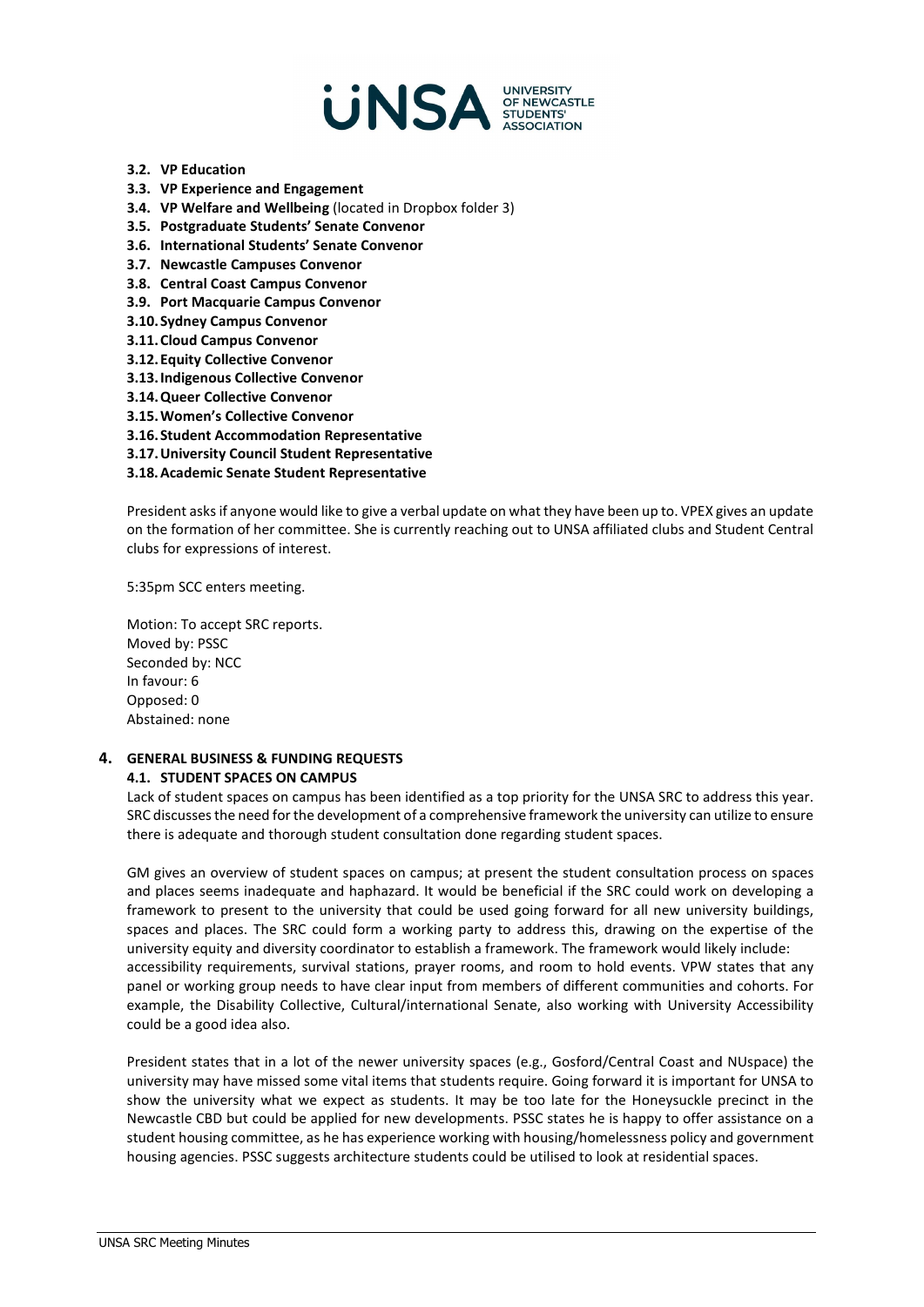

GM gives an overview of the situation at the new Gosford hospital/campus. There will be 700 student placements at Gosford, yet there is no fridge or kitchen for students to use, only for staff. This is especially concerning for low SES students, as their only option is then to buy food at the hospital. Additionally, there is no private common room, which would be vital for medical students on placement. These are the types of things UNSA would discuss in this working group.

5:44 SAR arrives.

Motion: To establish a working group regarding student spaces on campus as soon as possible; aiming to have a sound proposal to present to the university finished by the end of first semester.

Moved by: President Seconded by: PSSC In favour: 6 Opposed: 0 Abstain: 0 Motion carried

#### **4.1.1. Glasshouse Virtual Reality Lounge**

Recently the Glasshouse (within Bar On The Hill at Callaghan campus) has been undergoing a transformation to become a virtual reality lounge.

GM: gives an overview of the Glasshouse space. It began as a SSAF funded student space predominantly booked by clubs. In 2020, the Postgraduate Students' Senate was approached for feedback on a proposal to remodel the space. The feedback given by the PSS was not great, and PSS opposed the proposal. Student Central also advised that the room was heavily used by students, as one of few spaces available to student clubs. Currently the space is being converted to a for-profit gaming lounge. There are some interesting questions that could be asked for as to why students were not consulted further.

Prospective costs for the space are \$5 for gaming and \$25 per 30 mins of VR. GM enquired if there were any provisions for addictive gaming to be put in place, those running the space answered that they did not think of this. GM explains that there has been a huge spike in students in financial hardship from online gaming and gambling since the beginning of the pandemic. This pay-to-play model could present significant risk to these students. Additionally, the space will be employing a full-time staff member that is not a student.

SRC discusses concerns regarding the matter. President asks for clarification on whether the Glasshouse was constructed as a SSAF funded student space? The GM answers yes, it was. President states that there isn't much of a market here or any consultation as to whether students wanted this. PSSC asks that given the investment sunk to date, how could the facility be recovered as a SSAF space?

GM answers likely the best way to move forward is to hold IFS accountable. IFS must give us an adequate equal space to replace both the Glasshouse and the NUPSA office (previously located in the Hunter building, which has since been decommissioned) which was going to be used for clubs storage. Student Central will also be pushing against the Glasshouse VR lounge.

Motion: President to draft email to DVC-A regarding student spaces on each campus, and to circulate for UNSA review. Moved by: President Seconded by: CCCC In favour: 6 Opposed: 0 Abstain: 0 Motion carried

#### **4.2. UNSA ELECTION REVIEW REPORT**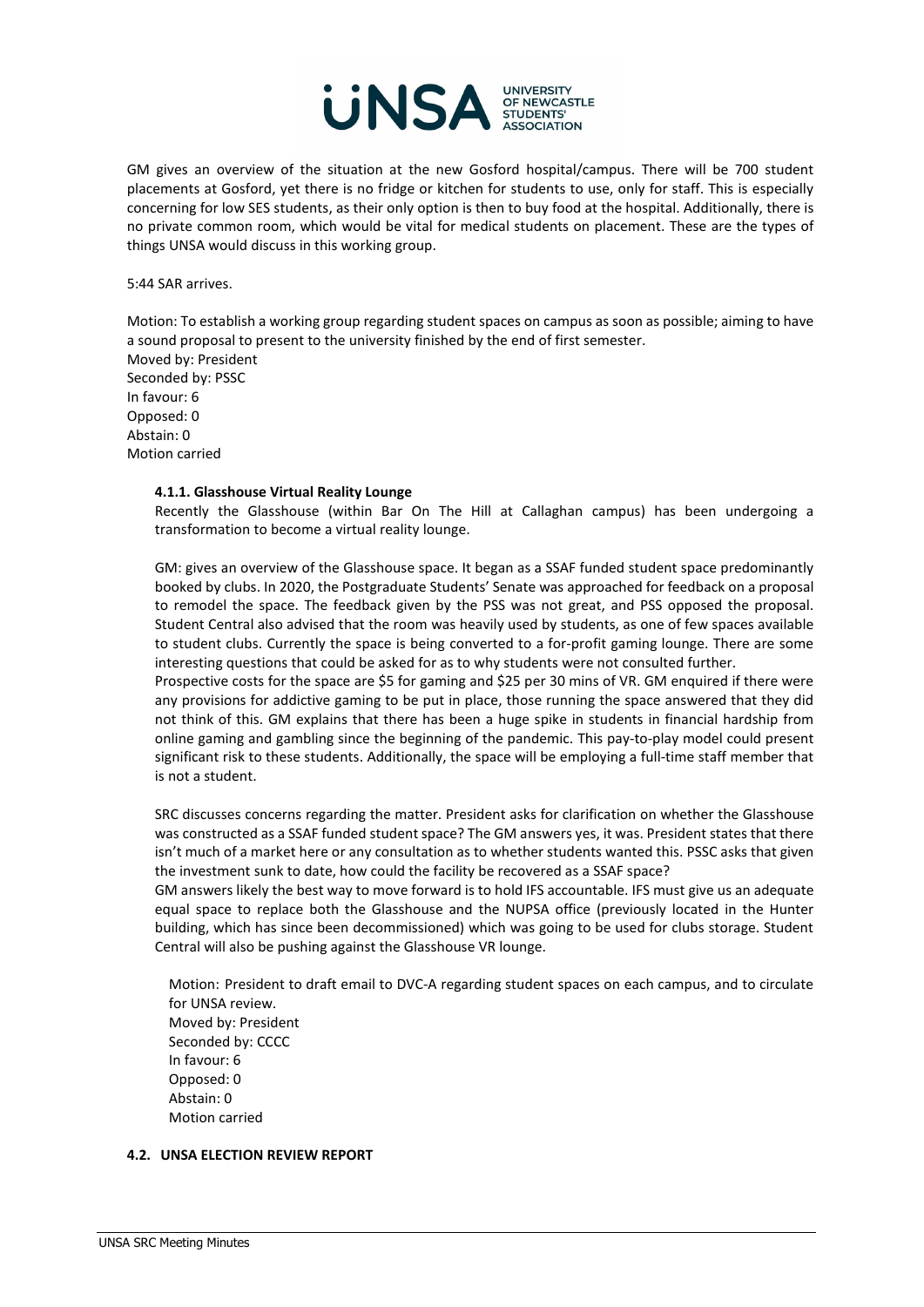

In 2020 the Manager, Student Representation conducted an UNSA election review (supporting documents located in Dropbox folder 4.2). SRC to discuss the prepared paper: *SRC Elections: Preferential vs. Simple Majority Voting***.** 

GM gives background on the topic and states that the SRC needs to decide on a voting system first, and then the SRC can move onto the other recommendations raised by Manager, Student Representation.

President states that during the review sessions the overwhelming consensus was for simple majority voting (e.g., whomever receives the most votes is declared the winner). NCC states he does not see why it needs to be a more complicated system than simple majority voting; it's a student association election and not a political election. VPW states that she supports simple majority system as it is the overwhelmingly popular choice for election review participants both times and in general, students reacted positively to this style. It is more than acceptable. We have also seen students manipulate and abuse the preferential system. Both the SCC and CCCC state they are in favour of simple majority voting.

Motion: For the SRC to recommend to the Board of Directors the use of simple majority voting for UNSA elections Moved by: President Seconded by: NCC In favour: 6 Opposed: 0 Abstain: 0 Motion carried.

## **4.3. AMENDMENTS TO THE UNSA INTERNATIONAL STUDENTS' SENATE TERMS OF REFERENCE (TOR)**

SRC to discuss the proposed amendments to the ISS TOR prepared by the 2020 ISS (Both original and revised ISS TOR located in Dropbox folder 4.3).

GM states that the ISS TOR are adequate as is and would suggest that if the SRC are to do any amendments to any TORs, we do them all at once. GM has a number of suggestions regarding the proposed amendments to the ISS TOR. First the changes are a bit odd and seem to be driven by how NUSA operated, which is not aligned to our new organisation. Second, there are controls in place over our social media accounts, and it wouldn't be wise to handover social media to student groups.

President suggests amendments be held off for now. GM states that the TOR were published in mid-July 2020, and if we want to review, mid-July 2021 would be the right time.

Motion: To conduct an annual review of SRC TORs to take place mid-July. Moved by: PSSC Seconded by: President In favour: 6 Opposed: Abstain: Motion carried

## **4.4. OURIMBAH HOUSING PROPOSAL**

GM gives context around the Ourimbah Housing Proposal and extra documents added to the Dropbox. A group of developers reached out to the UNSA Office earlier today to let UNSA know that some local community members have expressed opposition to their housing proposal over antisocial behaviour concerns. GM states that in her experience, this has never been the case at Ourimbah. Currently there is a housing crisis at the Central Coast; as a result of the pandemic, many Sydney commuters have moved back to the area leading to very limited rental availability for students. All environmental concerns have been addressed by the developers, and the only remaining concern is from the community regarding anti-social behaviour. Submissions are due to Central Coast Council 8<sup>th</sup> of February.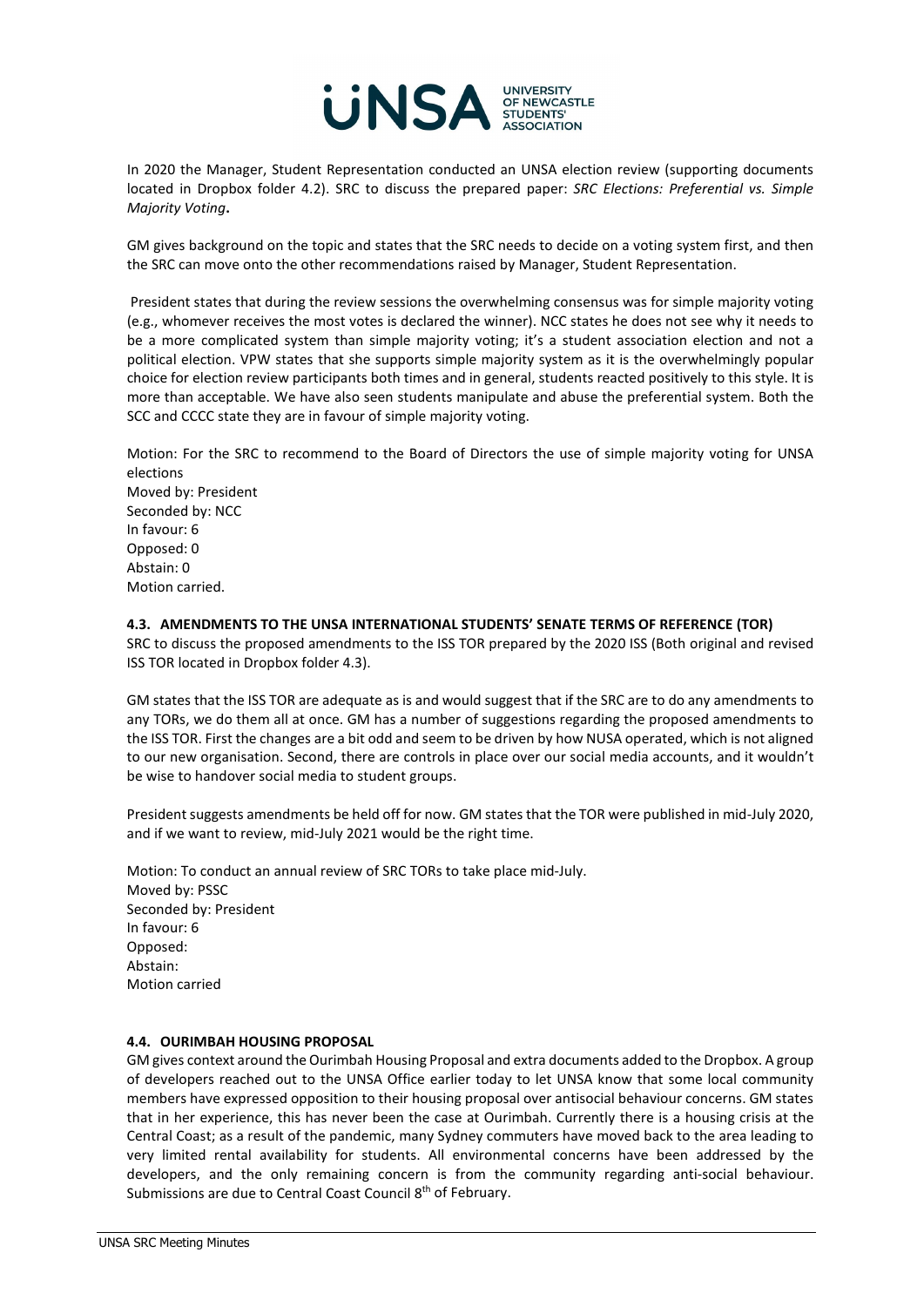

President states that this matter needs UNSA attention, as housing is a student welfare issue. Families have a much higher chance of getting rentals, leaving many students with little options for housing. Rental vacancy rate is currently at .7% so it is almost impossible to find somewhere to live, not only on the Central Coast but in Newcastle too. SAR agrees that UNSA must show our concern for present lack of student accommodation.

CCCC states that currently the university's off-campus housing webpage lists only 4 properties available this afternoon for Ourimbah Campus. GM spoke to the GM of Student Living regarding this matter; Student Living has called every single rental property manager in the Ourimbah vicinity to see if there are any rentals available, and there is almost nothing. SRC agrees that UNSA should prepare a submission; CCCC and PSSC volunteer to draft a submission to be approved by the President and submitted to Central Coast Council by the UNSA Office.

Motion: SRC to draft a submission to Central Coast Council in support of the Ourimbah Housing Proposal, advocating on behalf of student needs and not the developer's interests.

Moved by: President Seconded by: SAR In favour: 6 Opposed: 0 Abstain: 0 Motion carried.

# **5. MATTERS FOR NOTING & GENERAL QUESTIONS**

## **5.1. PROPOSED DATE FOR TEAM BONDING SESSION (SRC AND UNSA STAFF)**

SRC to discuss suitable date and time. Agreed upon tentative date of Wednesday 21<sup>st</sup> April 2021, to take place after the AGM. SRC agreed that an escape room would be their preference for activity.

## **5.2. EXPECTATIONS OF THE SRC**

## **5.2.1. SRC REPORTING DOCUMENTS**

GM explains that the previous SRC reporting template was too vague, so she has put together a new template and sample report to show the SRC what report writing should be like.

Motion: To accept the reporting template prepared by the GM. Moved by: President Second: SAR In favour: 6 Opposed: 0 Abstain: 0 Motion carried.

## **5.2.2. SRC CONTRACTS**

GM explains that UNSA is working out some key performance indicators (KPIs) in each of the contracts. This is so UNSA has concrete metrics to demonstrate to the university that each SRC member is performing in their role and has demonstrated that they have adequately participated enough to be paid. GM asks that when each member receives their contract to please fill it out and return it back to the GM as soon as possible. This will ensure that UNSA can pay the SRC in a timely manner for the work being done.

#### **5.2.3. SRC COMMITTEES**

SRSO to assist VPs with the formation of their respective committees, e.g., providing sample documents and tips for recruiting students to committees.

## **5.2.4. UNSA SRC BIOS AND MERCHANDISE**

SRSO asks that SRC members submit bios and merchandise sizes as soon as possible.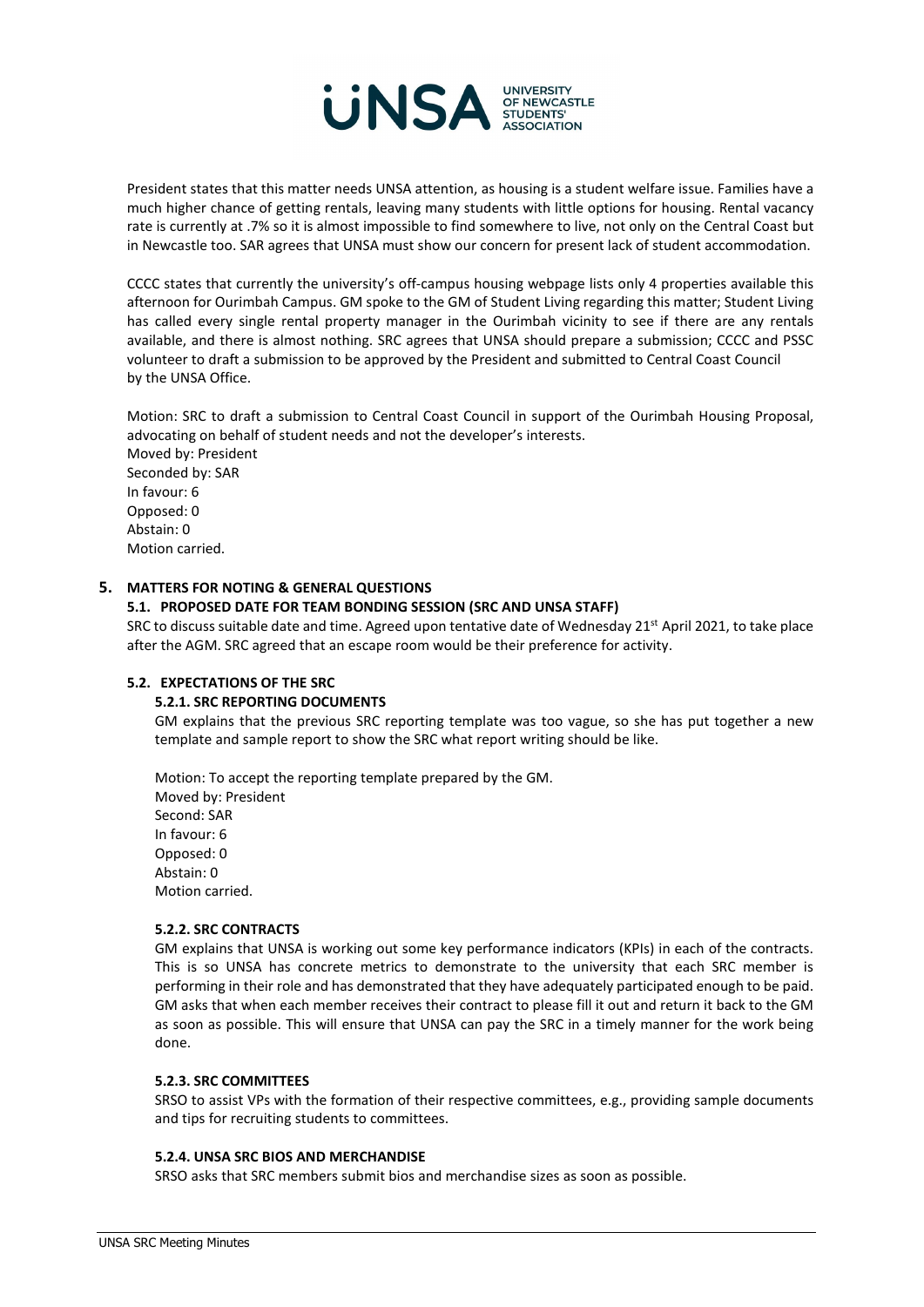

#### **5.2.5. SEMESTER BBQS**

SRSO asks that each member volunteers for a minimum of 4 BBQs per semester (in addition to O-Week BBQs) via the signup sheet which will be sent out via email.

# **5.2.6. BRAINSTORMING SESSION FOR INDIVIDUAL AND COLLECTIVE SRC GOALS**

GM states it would be useful to schedule a goal setting workshop with Careers on campus. SRC roles will give all representatives significant transferrable skills, one of which is goal setting!

#### **5.3. EXTERNAL COMMITTEES**

#### **5.3.1. HEALTH PROMOTIONS WORKING GROUP**

VPW already volunteered. CCCC volunteers as an alternate.

#### **5.3.2. PSYCHOLOGICAL HEALTH WORKING GROUP**

These meetings are typically held on Tuesday afternoons. NCC and SAR volunteer to attend.

#### **5.4. STUDENT CENTRAL**

The external consultant has requested a group of approximately 5 students to meet with her sometime next week to provide student perspective on Student Central.

NCC, SAR, ISSC, President, VPED, and CCCC volunteer to attend.

#### **5.5. SSAF OFFICER**

As stated previously, the university SSAF officer is the person who allocates SSAF funding to different entities on each campus. She communicated to the GM that she is very keen to work with the UNSA SRC and would like the SRC to reach out to her at any point. She is also happy to come present to the SRC again in the future (either as a group or individually).

President asks if there are any remaining questions or comments from the SRC.

UCSR asks if the university has let UNSA know who the Student Academic Senate Representative will be. SRSO states we do not know at this stage, but we will enquire with the Secretary of Academic Senate to find out how this is progressing.

# **6. MEETING FINALISATION**

## **6.1. Review actions to be taken**

| <b>ACTION</b>                                                             | <b>ASSIGNED TO</b> | <b>STATUS</b> |
|---------------------------------------------------------------------------|--------------------|---------------|
| Draft email to DVC-A regarding student spaces on each campus, and to      | President,         | In progress   |
| circulate to the SRC for review.                                          | <b>VPW</b>         |               |
| Invite interested members of the SRC to form a working group for          | <b>SRSO</b>        | Complete      |
| Student Spaces on campus.                                                 |                    |               |
| Coordinate the formation of the working group, organise meetings, and     | <b>SRSO</b>        | In progress.  |
| invite university stakeholders to be involved.                            |                    |               |
| Put forth recommendation to the UNSA Board from the SRC in favour of      | SRSO               |               |
| simple majority voting to be used in UNSA elections.                      |                    |               |
| Submit bios and sizing requests to SRSO.                                  | <b>SRC</b>         | In progress   |
| Send out link to sign up sheet for semester BBQs.                         | <b>SRSO</b>        | Complete      |
| Sign up for minimum 4 BBQ shifts throughout the semester.                 | <b>SRC</b>         | In progress   |
| Send out meeting minutes template and other resources to assist with      | <b>SRSO</b>        |               |
| the SRC with the formation of committees.                                 |                    |               |
| Schedule a review of SRC TORs for mid-July 2021.                          | <b>SRSO</b>        |               |
| Organise an SRC/staff bonding event for the afternoon of Wednesday $21st$ | <b>SRSO</b>        |               |
| April 2021.                                                               |                    |               |
| Complete and return contracts to GM.                                      | <b>SRC</b>         |               |
| Forward invites to external committees to relevant volunteers.            | <b>SRSO</b>        |               |